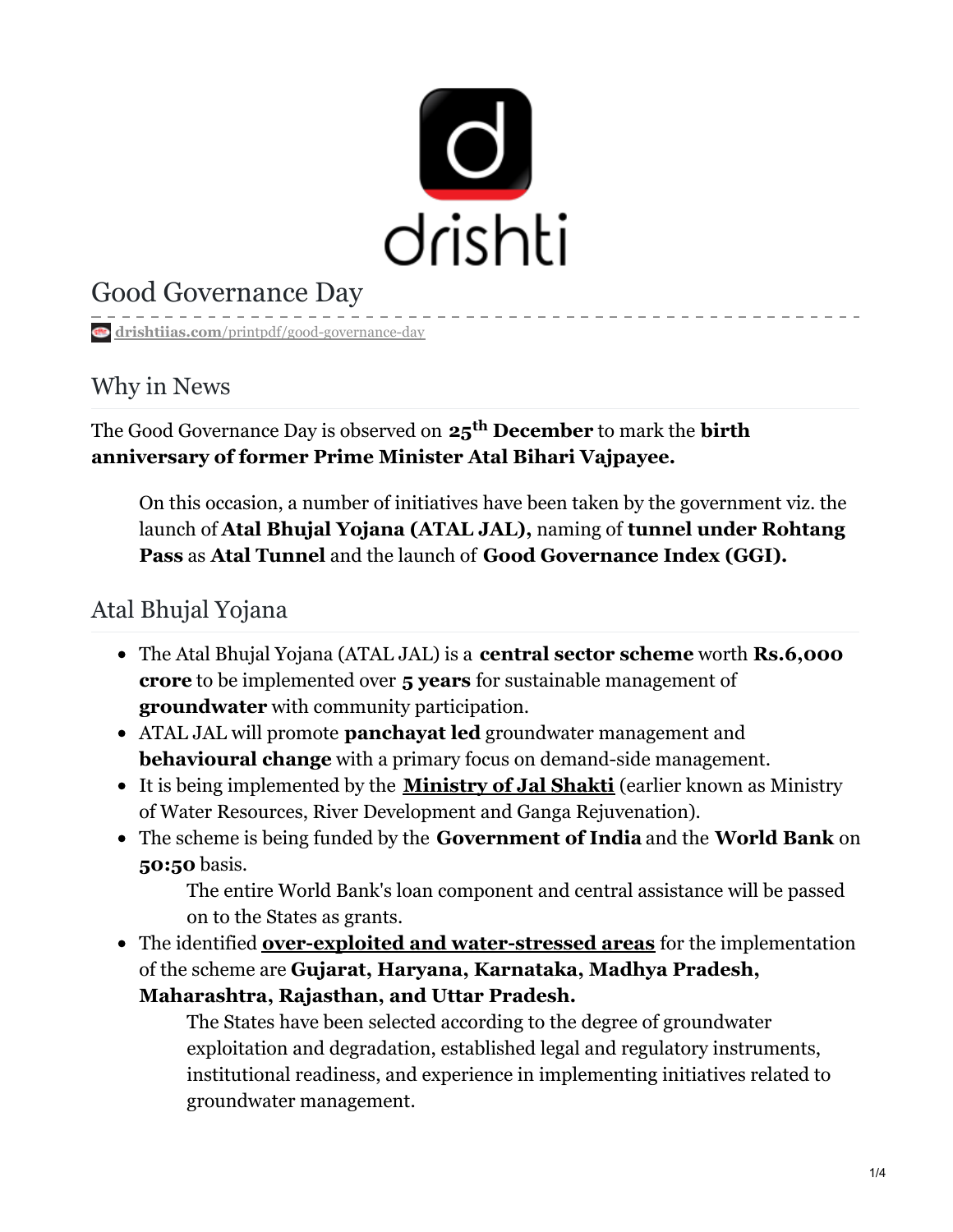- The **8.8-kilometre-long** Atal tunnel under Rohtang Pass is the **world's longest tunnel above an altitude of 3,000 metres.** It has a **fireproof emergency tunnel** built into the main tunnel itself.
	- Rohtang Pass (elevation 3,978 m) is located in the state of **Himachal Pradesh.**
	- It is present on the **Pir Panjal Range** of Himalayas.
	- It connects the **Kullu Valley with Lahaul and Spiti Valleys** of Himachal Pradesh.
	- The **Ravi river rises** west of the Rohtang pass in the Kullu hills of Himachal Pradesh.
- It will provide **all-weather connectivity** to **remote border areas of Himachal Pradesh and Ladakh** which otherwise remained cut off from the rest of the country for about six months during winters.
- The tunnel will help to promote tourism in the region.



### Good Governance Index

# Good Governance Day - 25 December 2019

The Good Governance Index (GGI) has been launched by the Ministry of Personnel, Public Grievances & Pensions to determine the **status of governance** in the country.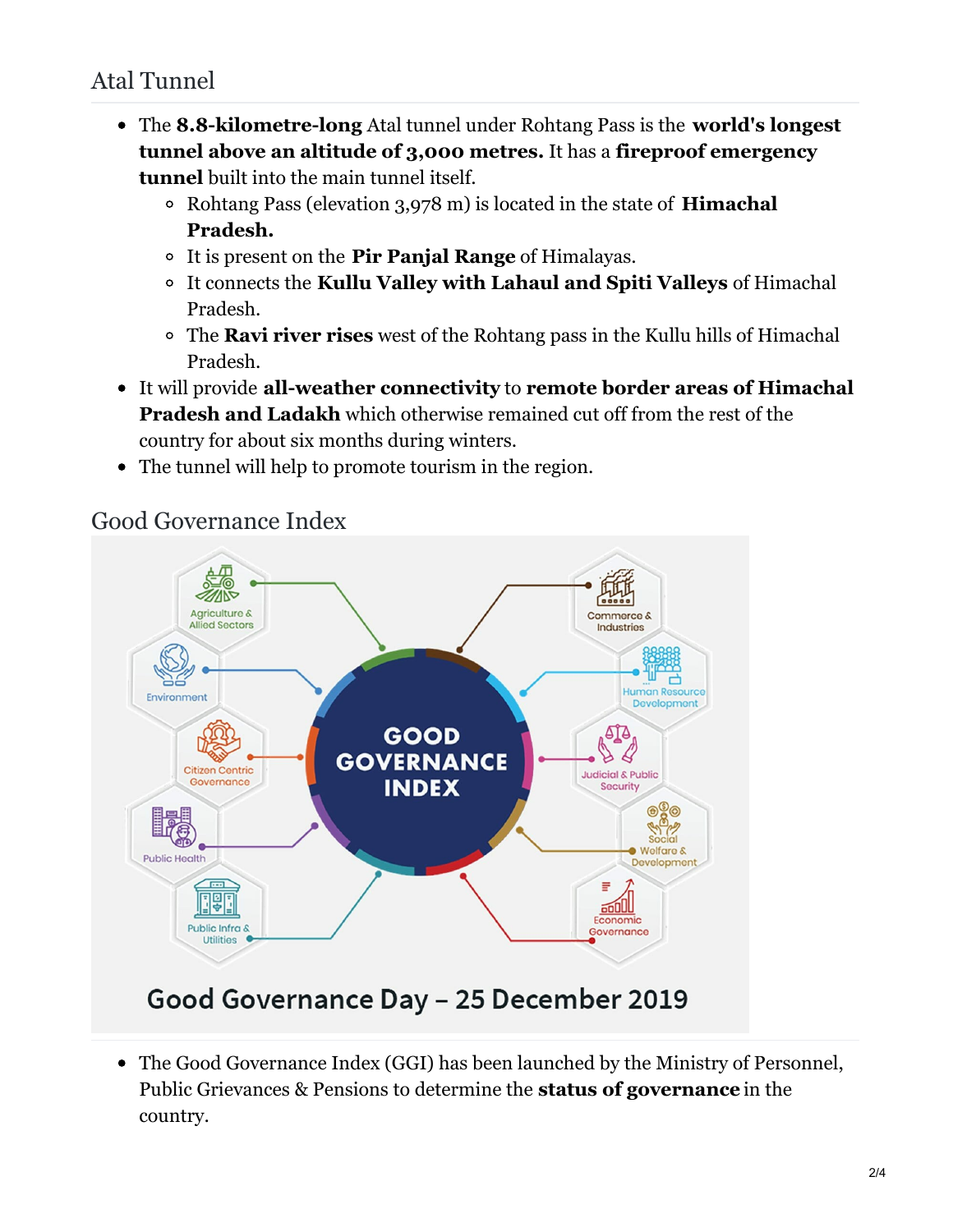- It assesses the impact of various interventions taken up by the State Government and UTs.
- **Objectives of GGI:**
	- Provide quantifiable data to compare the State of Governance in the States and UTs.
	- Enable States and UTs to formulate and implement suitable strategies for improving governance.
	- Shift to result-oriented approaches and administration.
- The GGI takes into consideration the following **ten sectors:**
	- Agriculture and Allied Sectors,
	- Commerce & Industries,
	- Human Resource Development,
	- Public Health,
	- Public Infrastructure & Utilities,
	- Economic Governance,
	- Social Welfare & Development,
	- Judicial & Public Security,
	- Environment
	- Citizen-Centric Governance
- The States and UTs are divided into **three** groups **the Big States, North-East and Hill States, and Union Territories.**
- Findings of GGI:
	- **Big States: Tamil Nadu topped** the index followed by Maharashtra, Karnataka, Chhattisgarh and Andhra Pradesh whereas Odisha, Bihar, Goa, Uttar Pradesh and Jharkhand are poor performers.
	- **North-East and Hill States: Himachal Pradesh** ranked first, followed by Uttarakhand, Tripura, Mizoram and Sikkim. Jammu and Kashmir, Manipur, Meghalaya, Nagaland, and Arunachal Pradesh are the worst performers in this group.
	- **Union Territories: Puducherry** is the **best-governed** UT followed by Chandigarh and Delhi. **Lakshadweep** is the **worst** performing UT.